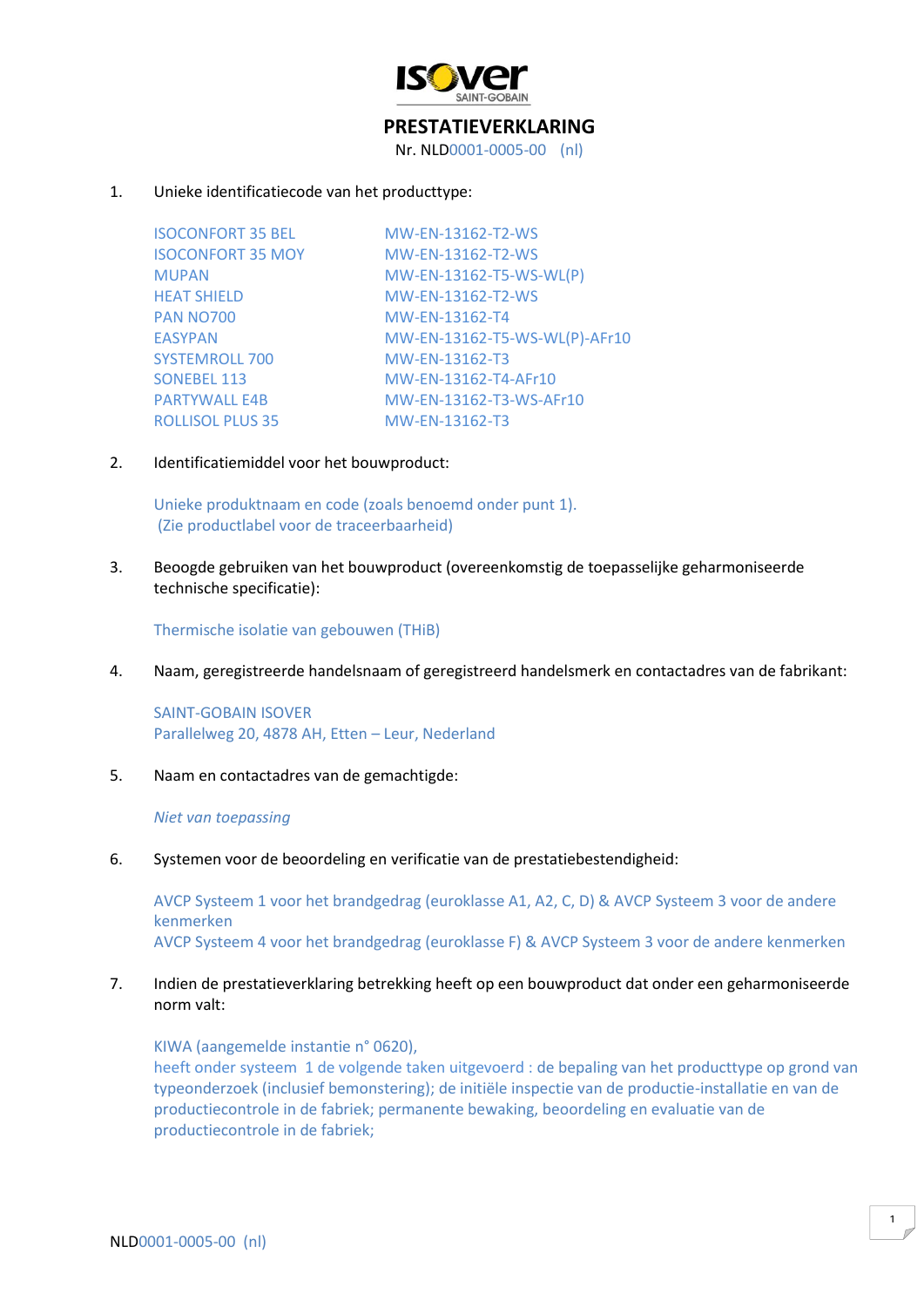BDA (aangemelde instantie Nr. 1640) & KIWA (aangemelde instantie n° 0620) heeft onder systeem 3 de volgende taken uitgevoerd : het producttype bepaalt op grond van typeonderzoek (op basis van bemonstering door de fabrikant).

8. Indien de prestatieverklaring betrekking heeft op een product waarvoor een Europese technische beoordeling is afgegeven:

*Niet van toepassing*

### 9. Aangegeven prestatie:

Alle genoemde kenmerken in de tabel hieronder worden bepaald in de geharmoniseerde norm **EN 13162:2012**.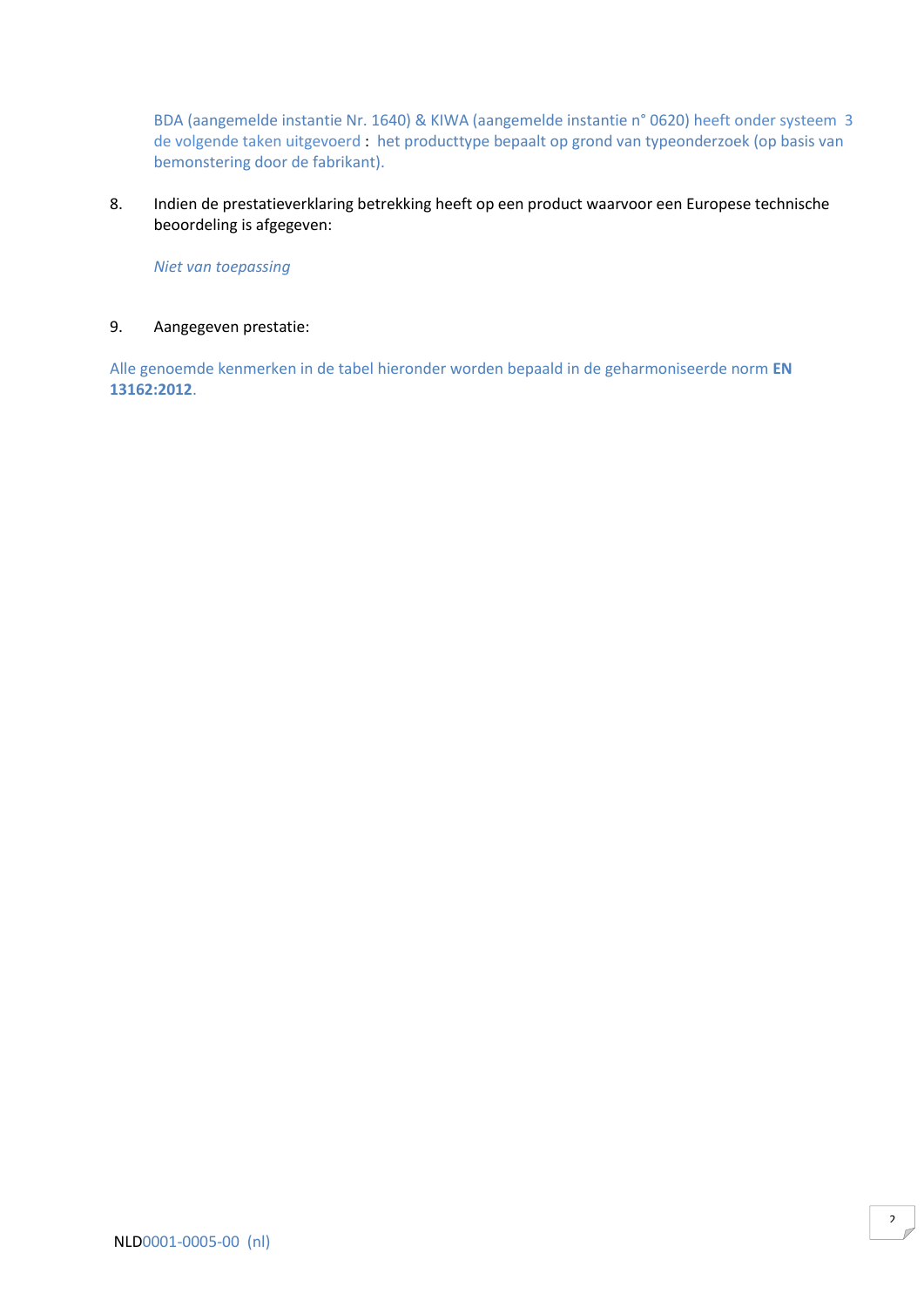| <b>Essential characteristics</b><br>Requirement clauses in the<br>european standard | <b>ISOCONFORT 35 BEL</b> |                           | <b>ISOCONFORT 35 MOY</b> |                           |
|-------------------------------------------------------------------------------------|--------------------------|---------------------------|--------------------------|---------------------------|
| Thermal resistance and thermal<br>conductivity (4.2.1)                              | $0.035$ mW/m.K           |                           |                          |                           |
| Thickness (4.2.3)                                                                   |                          | T <sub>2</sub>            | T <sub>2</sub>           |                           |
| Reaction to Fire (4.2.6)                                                            | $A2-s1$ , do             | $F$ ( $>160$ mm)          | $A2-s1$ , do             | $F$ ( $>160$ mm)          |
| Water absorption (4.3.7.1)                                                          |                          | $< 1$ kg / m <sup>2</sup> |                          | $< 1$ kg / m <sup>2</sup> |
| Water absorption (4.3.7.2)                                                          |                          | <b>NPD</b>                |                          | <b>NPD</b>                |
| Water vapour transmission (4.3.8)                                                   | <b>NPD</b>               |                           | <b>NPD</b>               |                           |
| Release of dangerous substances<br>(4.3.13)                                         | <b>NPD</b>               |                           | <b>NPD</b>               |                           |
| Sound absorption (4.3.11)                                                           | <b>NPD</b>               |                           | <b>NPD</b>               |                           |
| Dynamic stiffness (4.3.9)                                                           | <b>NPD</b>               |                           | <b>NPD</b>               |                           |
| Thickness (4.3.10.2)                                                                | <b>NPD</b>               |                           | <b>NPD</b>               |                           |
| Compressability (4.3.10.4)                                                          | <b>NPD</b>               |                           | <b>NPD</b>               |                           |
| Air Flow resistivity (4.3.12)                                                       | <b>NPD</b>               |                           | <b>NPD</b>               |                           |
| Air Flow resistivity (4.3.12)                                                       | <b>NPD</b>               |                           | <b>NPD</b>               |                           |
| Continuous glowing combustion<br>(4.3.15)                                           | <b>NPD</b>               |                           | <b>NPD</b>               |                           |
| Compressive stress or compressive<br>strength (4.3.3)                               | <b>NPD</b>               |                           | <b>NPD</b>               |                           |
| Point load (4.3.5)                                                                  | <b>NPD</b>               |                           | <b>NPD</b>               |                           |
| Durability characteristics (4.2.7) <sup>a,b</sup>                                   | <b>NPD</b>               |                           | <b>NPD</b>               |                           |
| Thermal resistance and thermal<br>conductivity (4.2.1) <sup>c</sup>                 | <b>NPD</b>               |                           | <b>NPD</b>               |                           |
| Durability characteristics (4.2.7) <sup>d</sup>                                     | <b>NPD</b>               |                           | <b>NPD</b>               |                           |
| Tensile strength perpendular to<br>faces $e$ (4.3.4)                                | <b>NPD</b>               |                           | <b>NPD</b>               |                           |
| Compressive creep (4.3.6)                                                           | <b>NPD</b>               |                           | <b>NPD</b>               |                           |
| CE Designation code                                                                 | MW-EN13162-T2-WS         |                           | MW-EN13162-T2-WS         |                           |
| CE certificatenumber                                                                | 48456                    |                           |                          | 48456                     |

<sup>b</sup> The fire performance of mineral wool does not deteriorate with time. The euroclass classification of the product is related to the organic content, which cannot increase in time

 $\textdegree$  Thermal conductivity of mineral wool products does not<br>stable and the porossity contains no other gasses than a<br> $\textdegree$  This characteristic also covers handling and installation Thermal conductivity of mineral wool products does not change with time, experience has shown the fibre structure to be stable and the porossity contains no other gasses than atmospheric air

<sup>d</sup> For dimensional stability thickness only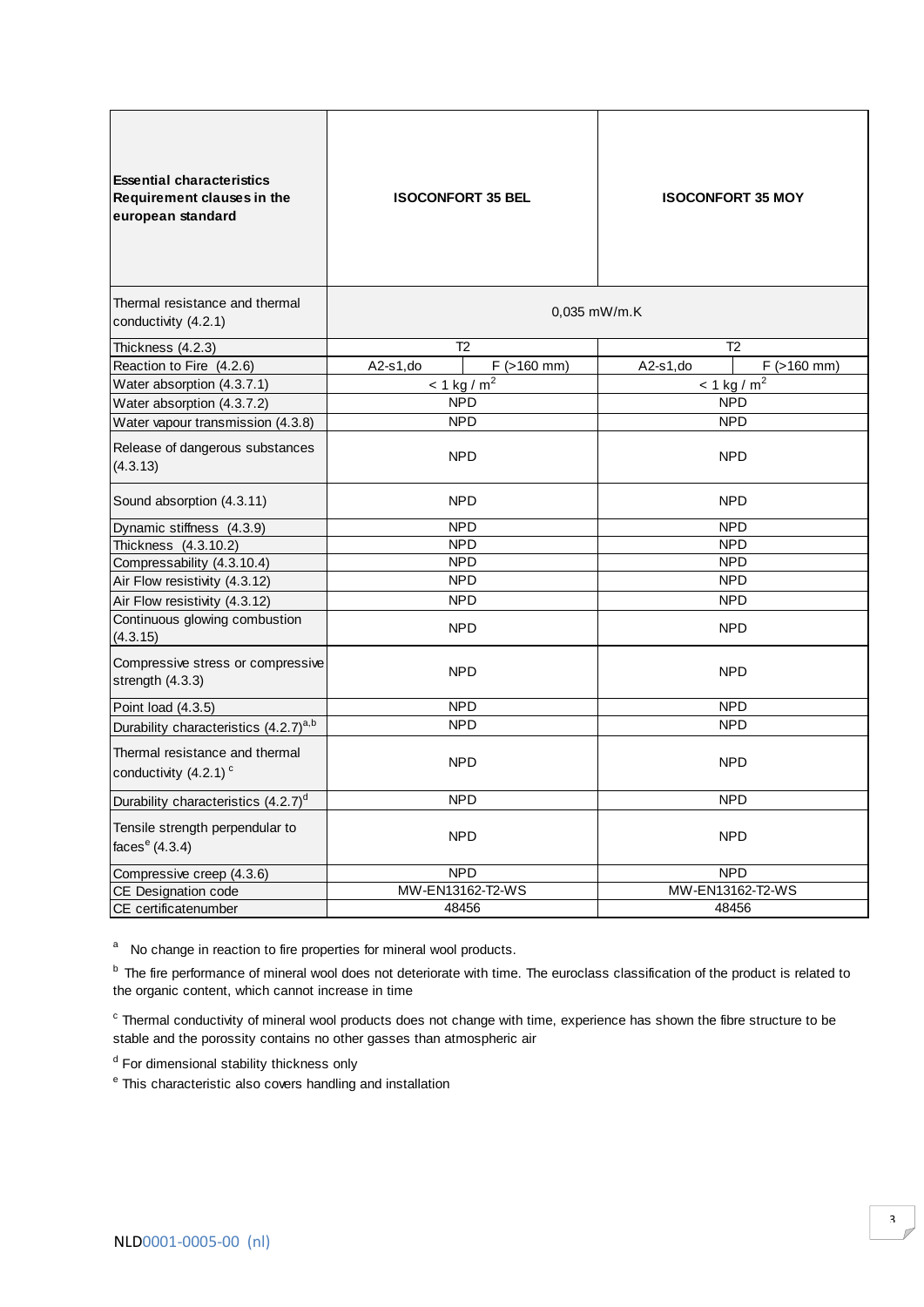| <b>Essential characteristics</b><br>Requirement clauses in the<br>european standard | <b>MUPAN</b>              |                   | <b>HEAT SHIELD</b> |                           |
|-------------------------------------------------------------------------------------|---------------------------|-------------------|--------------------|---------------------------|
| Thermal resistance and thermal<br>conductivity (4.2.1)                              | $0,035$ mW/m.K            |                   |                    |                           |
| Thickness (4.2.3)                                                                   | T5                        |                   | T <sub>2</sub>     |                           |
| Reaction to Fire (4.2.6)                                                            | A <sub>1</sub>            | $F$ ( $> 140$ mm) | A2-s1,do           | $F$ (>160 mm)             |
| Water absorption (4.3.7.1)                                                          | $< 1$ kg / m <sup>2</sup> |                   |                    | $< 1$ kg / m <sup>2</sup> |
| Water absorption (4.3.7.2)                                                          | $<$ 3 kg / m <sup>2</sup> |                   |                    | <b>NPD</b>                |
| Water vapour transmission (4.3.8)                                                   | <b>NPD</b>                |                   | <b>NPD</b>         |                           |
| Release of dangerous substances<br>(4.3.13)                                         | <b>NPD</b>                |                   | <b>NPD</b>         |                           |
| Sound absorption (4.3.11)                                                           | <b>NPD</b>                |                   | <b>NPD</b>         |                           |
| Dynamic stiffness (4.3.9)                                                           | <b>NPD</b>                |                   | <b>NPD</b>         |                           |
| Thickness (4.3.10.2)                                                                | <b>NPD</b>                |                   | <b>NPD</b>         |                           |
| Compressability (4.3.10.4)                                                          | <b>NPD</b>                |                   | <b>NPD</b>         |                           |
| Air Flow resistivity (4.3.12)                                                       | <b>NPD</b>                |                   | <b>NPD</b>         |                           |
| Air Flow resistivity (4.3.12)                                                       | <b>NPD</b>                |                   | <b>NPD</b>         |                           |
| Continuous glowing combustion<br>(4.3.15)                                           | <b>NPD</b>                |                   | <b>NPD</b>         |                           |
| Compressive stress or compressive<br>strength (4.3.3)                               | <b>NPD</b>                |                   | <b>NPD</b>         |                           |
| Point load (4.3.5)                                                                  | <b>NPD</b>                |                   | <b>NPD</b>         |                           |
| Durability characteristics (4.2.7) <sup>a,b</sup>                                   | <b>NPD</b>                |                   | <b>NPD</b>         |                           |
| Thermal resistance and thermal<br>conductivity (4.2.1) <sup>c</sup>                 | <b>NPD</b>                |                   | <b>NPD</b>         |                           |
| Durability characteristics (4.2.7) <sup>d</sup>                                     | <b>NPD</b>                |                   |                    | <b>NPD</b>                |
| Tensile strength perpendular to<br>faces $e(4.3.4)$                                 | <b>NPD</b>                |                   |                    | <b>NPD</b>                |
| Compressive creep (4.3.6)                                                           | <b>NPD</b>                |                   | <b>NPD</b>         |                           |
| CE Designation code                                                                 | MW-EN13162-T5-WS-WL(P)    |                   | MW-EN13162-T2-WS   |                           |
| CE certificatenumber                                                                | 41532                     |                   | 48456              |                           |

<sup>b</sup> The fire performance of mineral wool does not deteriorate with time. The euroclass classification of the product is related to the organic content, which cannot increase in time

 $\textdegree$  Thermal conductivity of mineral wool products does not change with time, experience has shown the fibre structure to be stable and the porossity contains no other gasses than atmospheric air

<sup>d</sup> For dimensional stability thickness only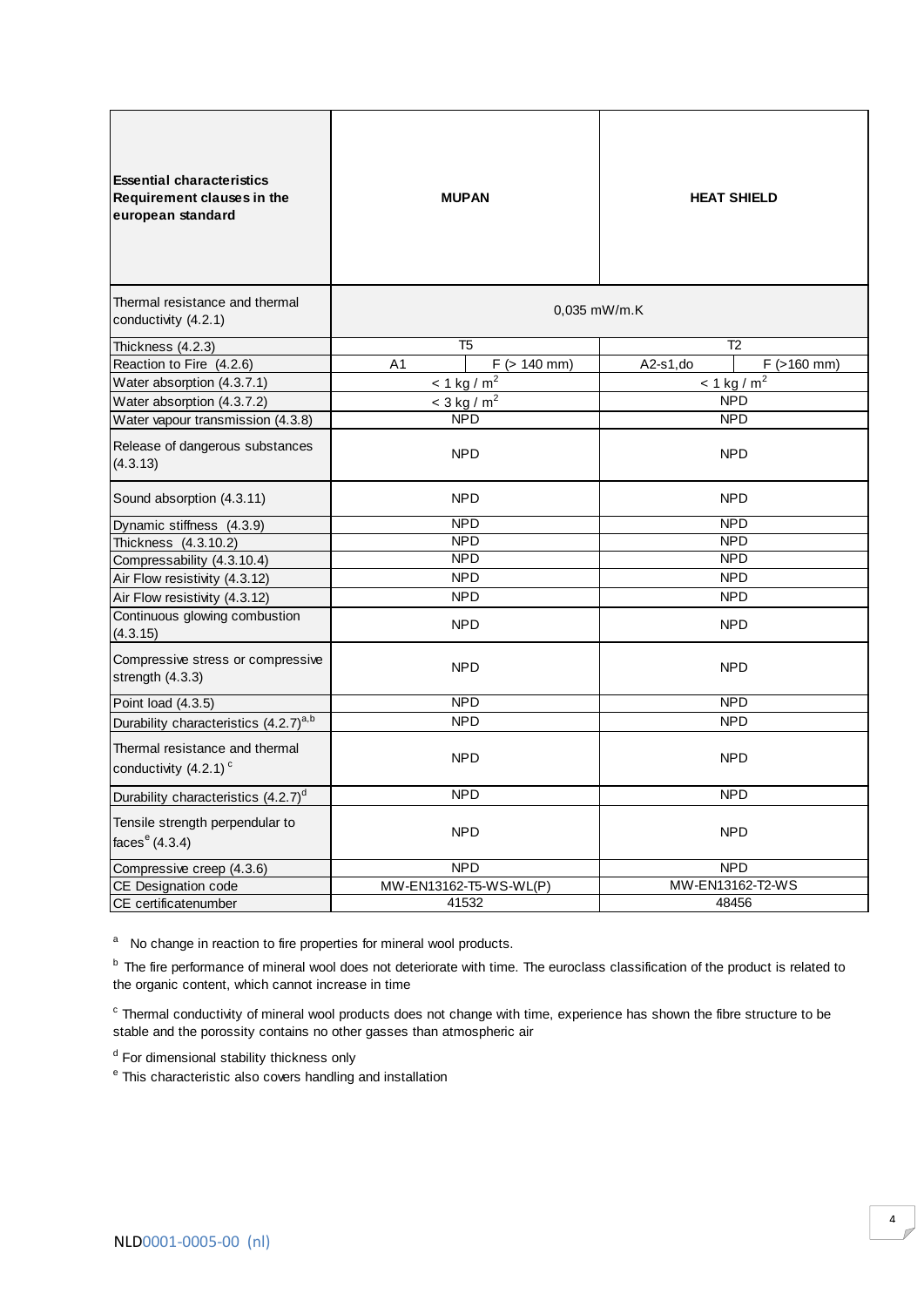| <b>Essential characteristics</b><br>Requirement clauses in the<br>european standard | <b>ROLLISOL PLUS 35</b> | <b>PAN N0700</b> |  |
|-------------------------------------------------------------------------------------|-------------------------|------------------|--|
| Thermal resistance and thermal<br>conductivity (4.2.1)                              | 0,035 mW/m.K            |                  |  |
| Thickness (4.2.3)                                                                   | T3                      | T4               |  |
| Reaction to Fire (4.2.6)                                                            | F                       | A <sub>1</sub>   |  |
| Water absorption (4.3.7.1)                                                          | <b>NPD</b>              | <b>NPD</b>       |  |
| Water absorption (4.3.7.2)                                                          | <b>NPD</b>              | <b>NPD</b>       |  |
| Water vapour transmission (4.3.8)                                                   | <b>NPD</b>              | <b>NPD</b>       |  |
| Release of dangerous substances<br>(4.3.13)                                         | <b>NPD</b>              | <b>NPD</b>       |  |
| Sound absorption (4.3.11)                                                           | <b>NPD</b>              | <b>NPD</b>       |  |
| Dynamic stiffness (4.3.9)                                                           | <b>NPD</b>              | <b>NPD</b>       |  |
| Thickness (4.3.10.2)                                                                | <b>NPD</b>              | <b>NPD</b>       |  |
| Compressability (4.3.10.4)                                                          | <b>NPD</b>              | <b>NPD</b>       |  |
| Air Flow resistivity (4.3.12)                                                       | <b>NPD</b>              | <b>NPD</b>       |  |
| Air Flow resistivity (4.3.12)                                                       | <b>NPD</b>              | <b>NPD</b>       |  |
| Continuous glowing combustion<br>(4.3.15)                                           | NPD.                    | <b>NPD</b>       |  |
| Compressive stress or compressive<br>strength (4.3.3)                               | <b>NPD</b>              | <b>NPD</b>       |  |
| Point load (4.3.5)                                                                  | <b>NPD</b>              | <b>NPD</b>       |  |
| Durability characteristics (4.2.7) <sup>a,b</sup>                                   | <b>NPD</b>              | <b>NPD</b>       |  |
| Thermal resistance and thermal<br>conductivity $(4.2.1)$ <sup>c</sup>               | <b>NPD</b>              | <b>NPD</b>       |  |
| Durability characteristics $(4.2.7)^{d}$                                            | NPD                     | <b>NPD</b>       |  |
| Tensile strength perpendular to<br>faces $e(4.3.4)$                                 | <b>NPD</b>              | <b>NPD</b>       |  |
| Compressive creep (4.3.6)                                                           | <b>NPD</b>              | <b>NPD</b>       |  |
| CE Designation code                                                                 | MW-EN13162-T3           | MW-EN13162-T4    |  |
| CE certificatenumber                                                                | SYSTEM 3                | 41520            |  |
|                                                                                     |                         |                  |  |

<sup>b</sup> The fire performance of mineral wool does not deteriorate with time. The euroclass classification of the product is related to the organic content, which cannot increase in time

 $^{\circ}$  Thermal conductivity of mineral wool products does not<br>stable and the porossity contains no other gasses than a<br> $^{\circ}$  Tor dimensional stability thickness only<br> $^{\circ}$  This characteristic also covers handling and in Thermal conductivity of mineral wool products does not change with time, experience has shown the fibre structure to be stable and the porossity contains no other gasses than atmospheric air

<sup>d</sup> For dimensional stability thickness only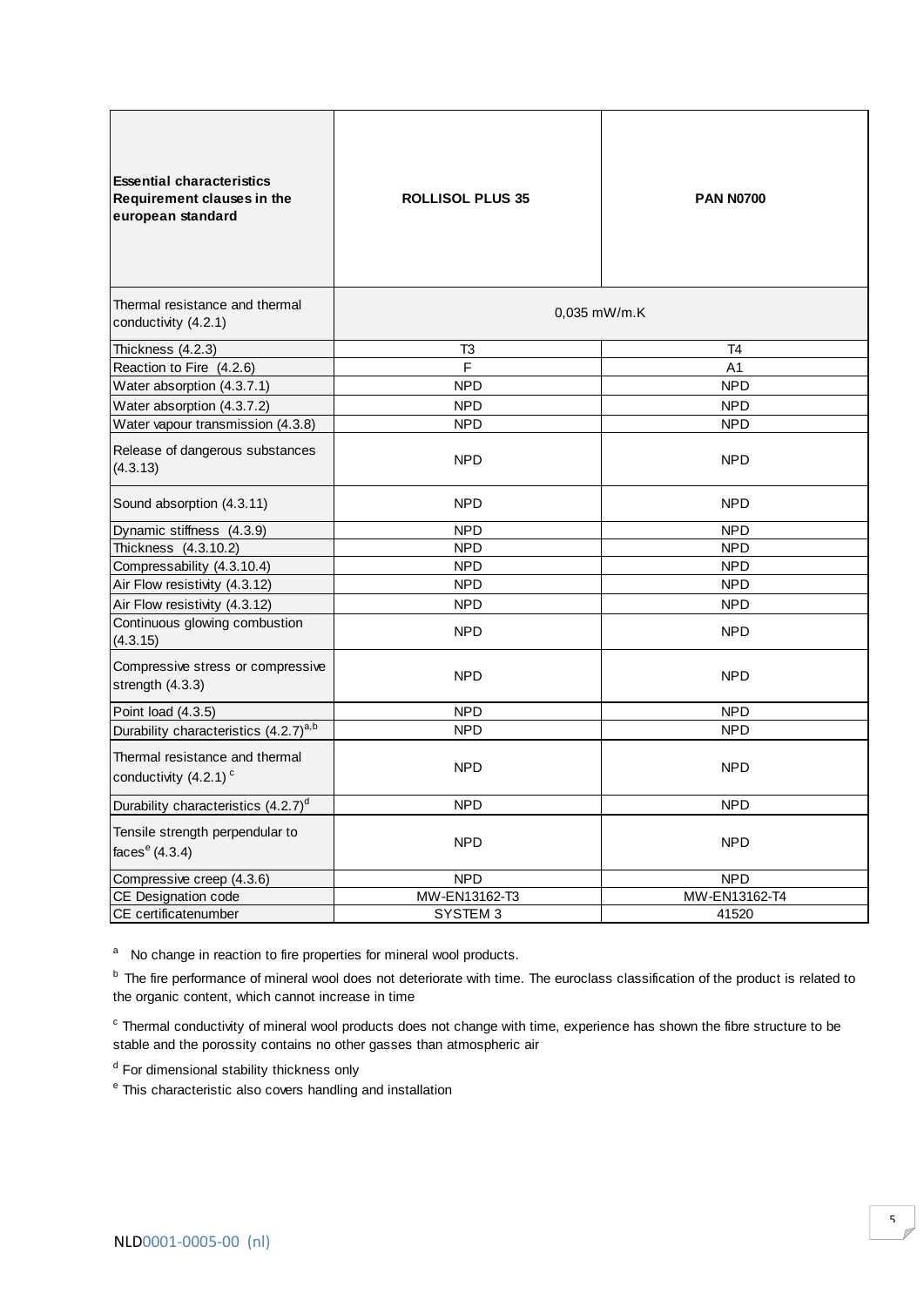| <b>Essential characteristics</b><br><b>Requirement clauses in the</b><br>european standard | <b>SONEBEL 113</b>  | <b>EASYPAN</b>               |  |
|--------------------------------------------------------------------------------------------|---------------------|------------------------------|--|
| Thermal resistance and thermal<br>conductivity (4.2.1)                                     | $0,035$ mW/m.K      |                              |  |
| Thickness (4.2.3)                                                                          | T4                  | T <sub>5</sub>               |  |
| Reaction to Fire (4.2.6)                                                                   | A <sub>1</sub>      | A <sub>1</sub>               |  |
| Water absorption (4.3.7.1)                                                                 | <b>NPD</b>          | $< 1$ kg / m <sup>2</sup>    |  |
| Water absorption (4.3.7.2)                                                                 | <b>NPD</b>          | $<$ 3 kg / m <sup>2</sup>    |  |
| Water vapour transmission (4.3.8)                                                          | <b>NPD</b>          | <b>NPD</b>                   |  |
| Release of dangerous substances<br>(4.3.13)                                                | <b>NPD</b>          | <b>NPD</b>                   |  |
| Sound absorption (4.3.11)                                                                  | <b>NPD</b>          | <b>NPD</b>                   |  |
| Dynamic stiffness (4.3.9)                                                                  | <b>NPD</b>          | <b>NPD</b>                   |  |
| Thickness (4.3.10.2)                                                                       | <b>NPD</b>          | <b>NPD</b>                   |  |
| Compressability (4.3.10.4)                                                                 | <b>NPD</b>          | <b>NPD</b>                   |  |
| Air Flow resistivity (4.3.12)                                                              | 10 kPa.s/ $m2$      | 10 kPa.s/ $m2$               |  |
| Air Flow resistivity (4.3.12)                                                              | 10 $kPa.s/m2$       | 10 kPa.s/ $m2$               |  |
| Continuous glowing combustion<br>(4.3.15)                                                  | <b>NPD</b>          | <b>NPD</b>                   |  |
| Compressive stress or compressive<br>strength (4.3.3)                                      | NPD.                | <b>NPD</b>                   |  |
| Point load (4.3.5)                                                                         | <b>NPD</b>          | <b>NPD</b>                   |  |
| Durability characteristics (4.2.7) <sup>a,b</sup>                                          | <b>NPD</b>          | <b>NPD</b>                   |  |
| Thermal resistance and thermal<br>conductivity $(4.2.1)$ <sup>c</sup>                      | <b>NPD</b>          | <b>NPD</b>                   |  |
| Durability characteristics (4.2.7) <sup>d</sup>                                            | NPD.                | <b>NPD</b>                   |  |
| Tensile strength perpendular to<br>faces $e(4.3.4)$                                        | <b>NPD</b>          | <b>NPD</b>                   |  |
| Compressive creep (4.3.6)                                                                  | <b>NPD</b>          | <b>NPD</b>                   |  |
| CE Designation code                                                                        | MW-EN13162-T4-AFr10 | MW-EN13162-T5-WS-WL(P)-AFr10 |  |
| CE certificatenumber                                                                       | 41534               | 41532                        |  |

<sup>b</sup> The fire performance of mineral wool does not deteriorate with time. The euroclass classification of the product is related to the organic content, which cannot increase in time

 $\rm c$  Thermal conductivity of mineral wool products does not change with time, experience has shown the fibre structure to be stable and the porossity contains no other gasses than atmospheric air

<sup>d</sup> For dimensional stability thickness only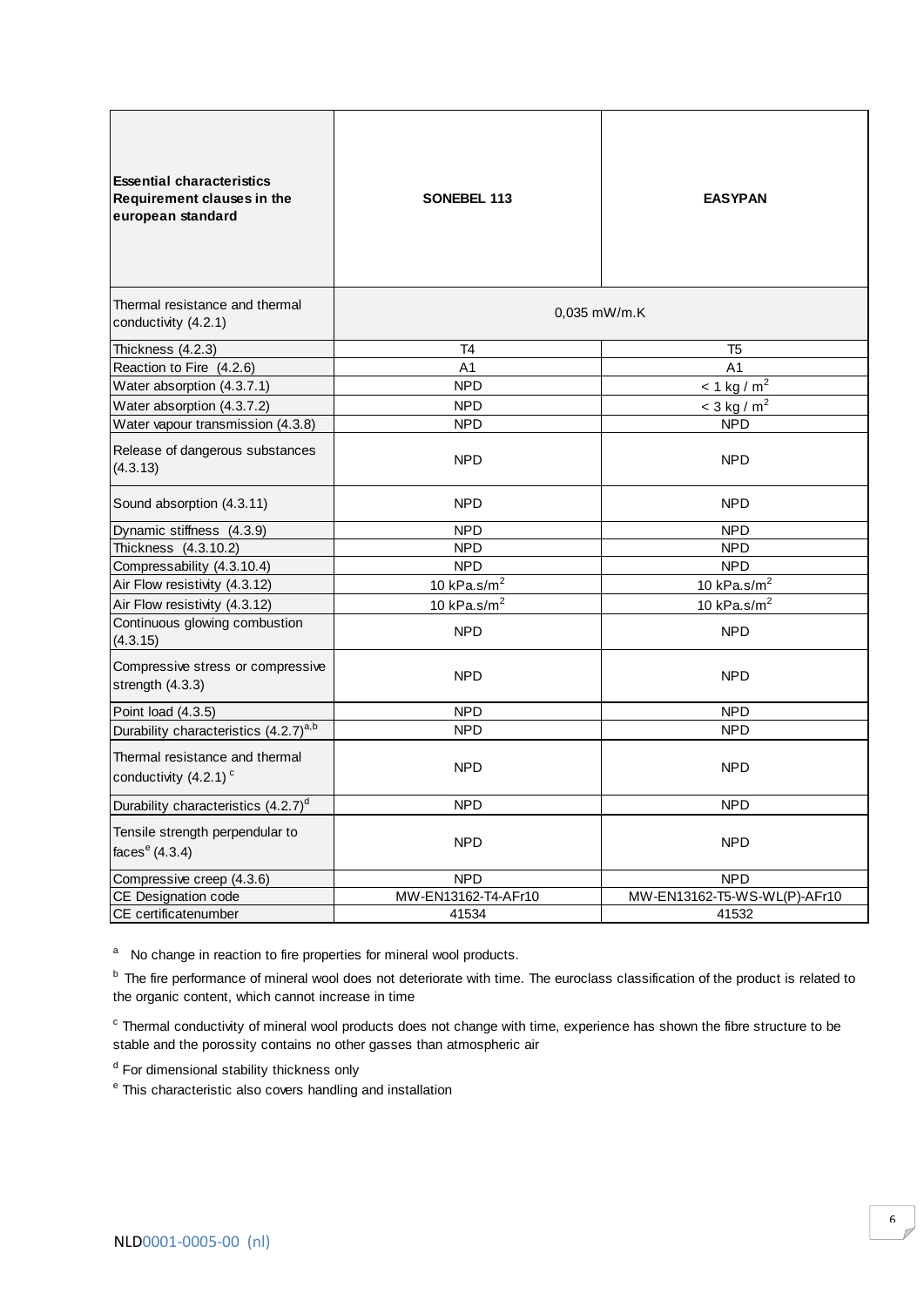| <b>Essential characteristics</b><br>Requirement clauses in the<br>european standard | <b>SYSTEMROLL 700</b>               | <b>PARTY-WALL E4B</b> |  |
|-------------------------------------------------------------------------------------|-------------------------------------|-----------------------|--|
| Thermal resistance and thermal                                                      | $0,035$ mW/m.K                      |                       |  |
| conductivity (4.2.1)                                                                |                                     |                       |  |
| Thickness (4.2.3)                                                                   | T3                                  | T3                    |  |
| Reaction to Fire (4.2.6)                                                            | $F$ ( $> 190$ mm)<br>A <sub>1</sub> | F                     |  |
| Water absorption (4.3.7.1)                                                          | <b>NPD</b>                          | <b>NPD</b>            |  |
| Water absorption (4.3.7.2)                                                          | <b>NPD</b>                          | <b>NPD</b>            |  |
| Water vapour transmission (4.3.8)                                                   | <b>NPD</b>                          | <b>NPD</b>            |  |
| Release of dangerous substances<br>(4.3.13)                                         | <b>NPD</b>                          | <b>NPD</b>            |  |
| Sound absorption (4.3.11)                                                           | <b>NPD</b>                          | <b>NPD</b>            |  |
| Dynamic stiffness (4.3.9)                                                           | <b>NPD</b>                          | <b>NPD</b>            |  |
| Thickness (4.3.10.2)                                                                | <b>NPD</b>                          | <b>NPD</b>            |  |
| Compressability (4.3.10.4)                                                          | <b>NPD</b>                          | <b>NPD</b>            |  |
| Air Flow resistivity (4.3.12)                                                       | <b>NPD</b>                          | <b>NPD</b>            |  |
| Air Flow resistivity (4.3.12)                                                       | <b>NPD</b>                          | <b>NPD</b>            |  |
| Continuous glowing combustion<br>(4.3.15)                                           | <b>NPD</b>                          | <b>NPD</b>            |  |
| Compressive stress or compressive<br>strength (4.3.3)                               | <b>NPD</b>                          | <b>NPD</b>            |  |
| Point load (4.3.5)                                                                  | <b>NPD</b>                          | <b>NPD</b>            |  |
| Durability characteristics (4.2.7) <sup>a,b</sup>                                   | <b>NPD</b>                          | <b>NPD</b>            |  |
| Thermal resistance and thermal<br>conductivity $(4.2.1)$ <sup>c</sup>               | <b>NPD</b>                          | <b>NPD</b>            |  |
| Durability characteristics (4.2.7) <sup>d</sup>                                     | <b>NPD</b>                          | <b>NPD</b>            |  |
| Tensile strength perpendular to<br>faces $e$ (4.3.4)                                | <b>NPD</b>                          | <b>NPD</b>            |  |
| Compressive creep (4.3.6)                                                           | <b>NPD</b>                          | <b>NPD</b>            |  |
| CE Designation code                                                                 | MW-EN13162-T3                       | MW-EN13162-T3         |  |
| CE certificatenumber                                                                | 41520                               | System 3              |  |

<sup>b</sup> The fire performance of mineral wool does not deteriorate with time. The euroclass classification of the product is related to the organic content, which cannot increase in time

<sup>c</sup> Thermal conductivity of mineral wool products does not change with time, experience has shown the fibre structure to be stable and the porossity contains no other gasses than atmospheric air

<sup>d</sup> For dimensional stability thickness only